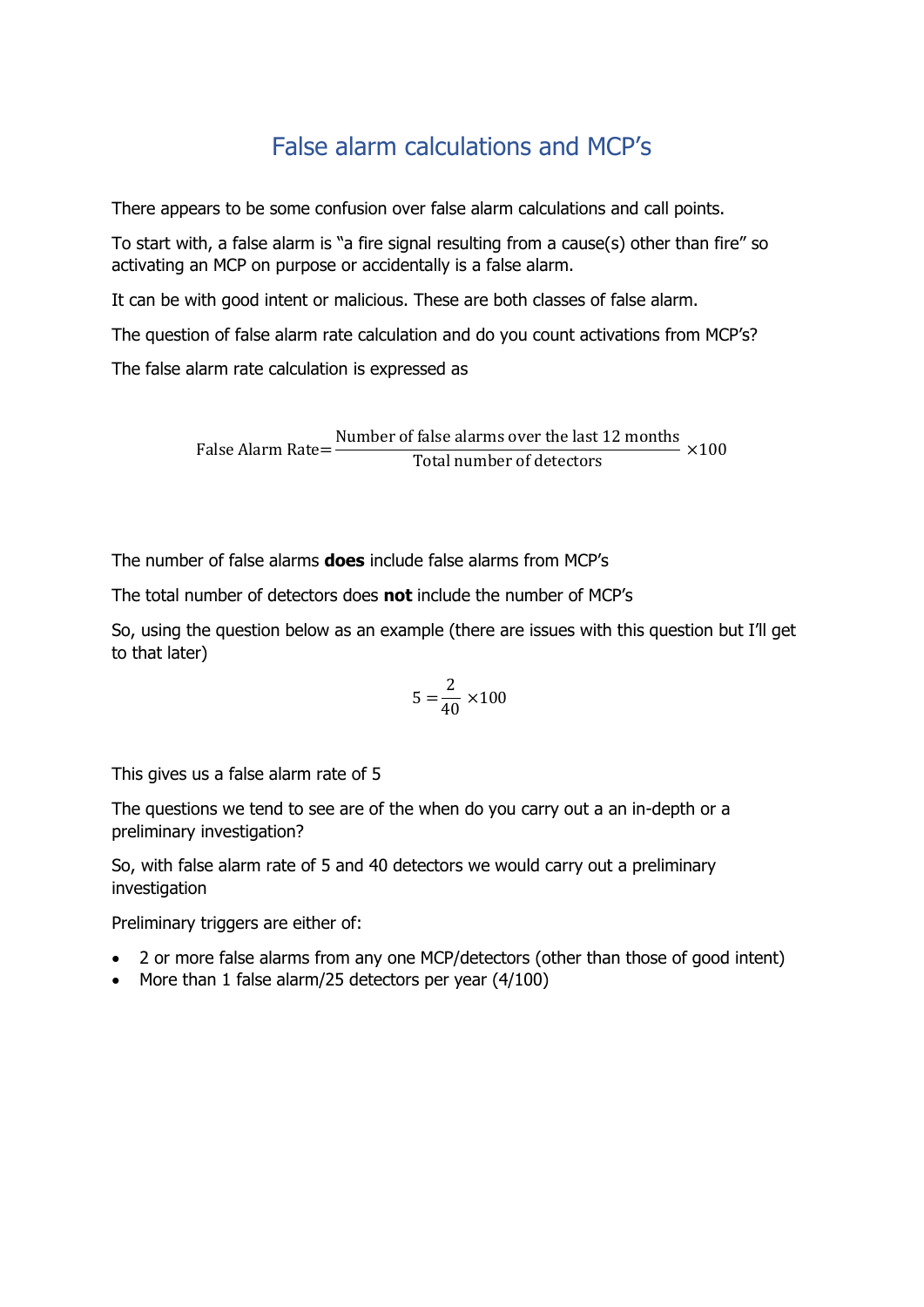- 8. A maintenance technician is carrying out periodic inspection and test of a 4-zone addressable FD&A system comprising 40 detection devices. When inspecting the log book, the technician notes 2 entries for false alarms as 'good intent' due to a yard broom handle falling onto the MCP. What further action should the technician take during the inspection?
	- i. Carry out an in-depth investigation
	- ii. Carry out a preliminary investigation
	- iii. Replace the manual call point
	- iv. Recommend fitting a plastic cover
	- v. Record for review, no further action required

B

- vi. Report the false alarms to a supervisor
- a. i & iii
- b. ii & iv
- c. iii & v
- d. ii & vi

| Now back to the issues I alluded to earlier |  |  |  |  |
|---------------------------------------------|--|--|--|--|
|---------------------------------------------|--|--|--|--|

- 9. A maintenance technician is carrying out periodic inspection and test of a 4-zone addressable FD&A system comprising 40 detection devices. When inspecting the log book, the technician notes 2 entries for false alarms as 'good intent'. What further action should the technician take during the inspection?
	- i. Carry out an in-depth investigation
	- ii. Carry out a preliminary investigation
	- iii. Replace the manual call point
	- iv. Recommend fitting a plastic cover
	- v. Record for review, no further action required
	- vi. Report the false alarms to a supervisor

So same question as before? Read it again.

No something has been deleted does this change the answer?

No, the answer is the same as the false alarm rate is the same. But as the call point activations are from good intent so the first trigger for a preliminary has gone. As we discount call point activation that where of "good intent"

More than 1 false alarm/25 detectors per year (4/100)